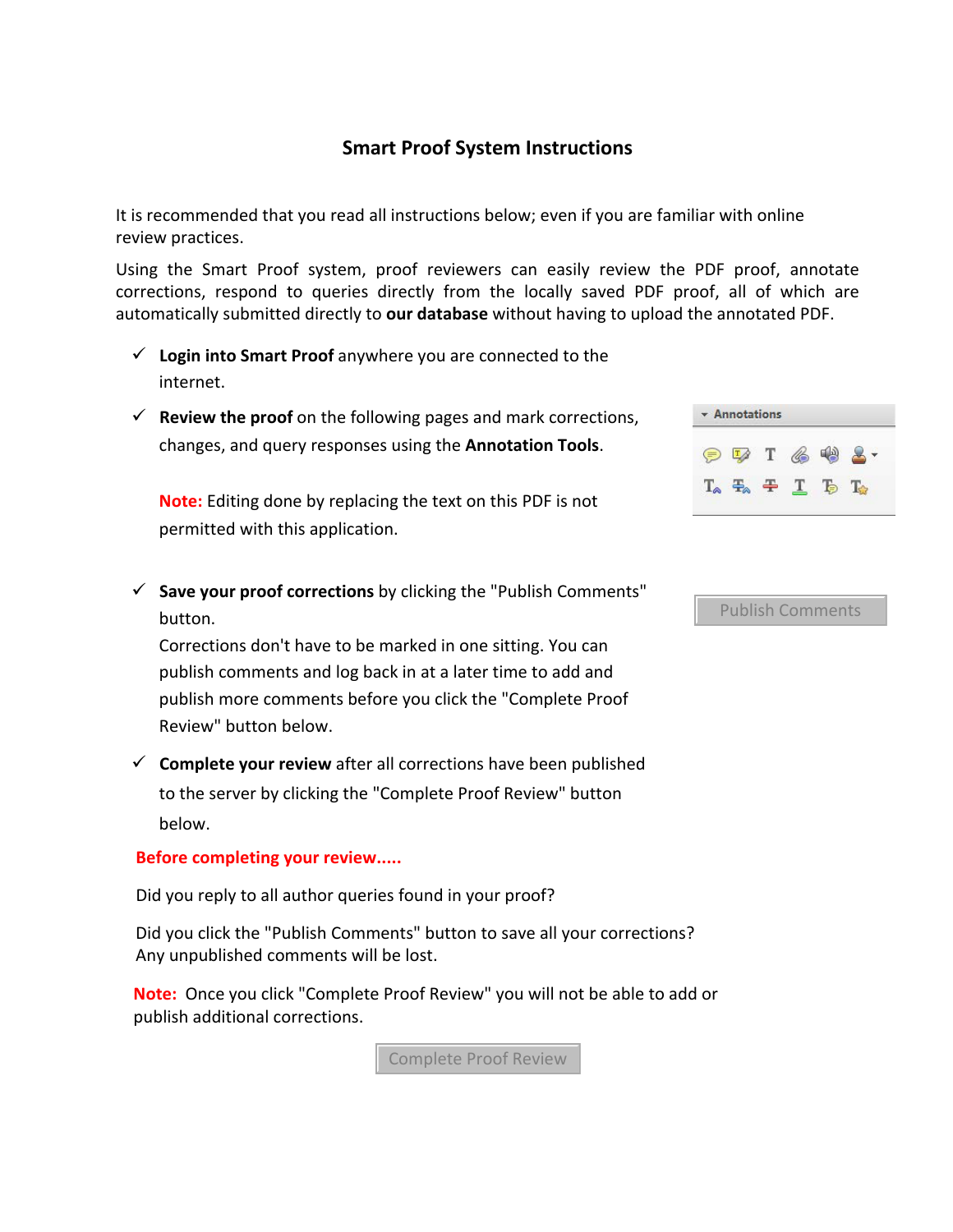## Adding Comments and Notes to Your PDF

To facilitate electronic transmittal of corrections, we encourage authors to utilize the comment/annotations features in Adobe Acrobat. The PDF provided has been *comment enabled,* which allows you to utilize the comment and annotation features even if using only the free Adobe Acrobat reader (see note below regarding acceptable versions). Adobe Acrobat's Help menu provides additional details on the tools. When you open your PDF, the annotation tools are clearly shown on the tool bar (although icons may differ slightly among versions from what is shown below).

For purposes of correcting the PDF proof of your journal article, the important features to know are the following:

- To **insert text**, place your cursor at a point in text and select the Insert Text tool  $(\mathbf{T}_\bullet)$ from the menu bar. Type your additional text in the pop-up box.
- To **replace text**, highlight the text to be changed, select the Replace Text tool ( $\frac{1}{2}$ ) from the menu bar, and type the new text in the pop-up box. Do this instead of deleting and then reinserting.
- To **delete text,** highlight the text to be deleted and press the Delete button on the keyboard.
- Use the **Sticky Note tool** ( $\bigcirc$ ) to describe changes that need to be made (e.g., changes in bold, italics, or capitalization use; altering or replacing a figure) or to answer a question or approve a change from the editor. To use this feature, click on the Sticky Note tool in the menu bar and then click on a point in the PDF where you would like to make a comment. Then type your comment in the pop-up box.
- Use the **Callout tool** (  $\Box$  ) to point directly to changes that need to be made. Try to put the callout box in an area of white space so that you do not obscure the text.
- Use the **Highlight and Add Note to Text tool**  $\left(\begin{array}{c} \bullet \\ \bullet \end{array}\right)$  to indicate font problems, bad breaks, and other textual inconsistencies. Select text to be changed, choose this tool, and type your comment in the pop-up box. One note can describe many changes.
- To view a list of changes to the proof or to see a more comprehensive set of annotation tools, select **Comment** from the menu bar.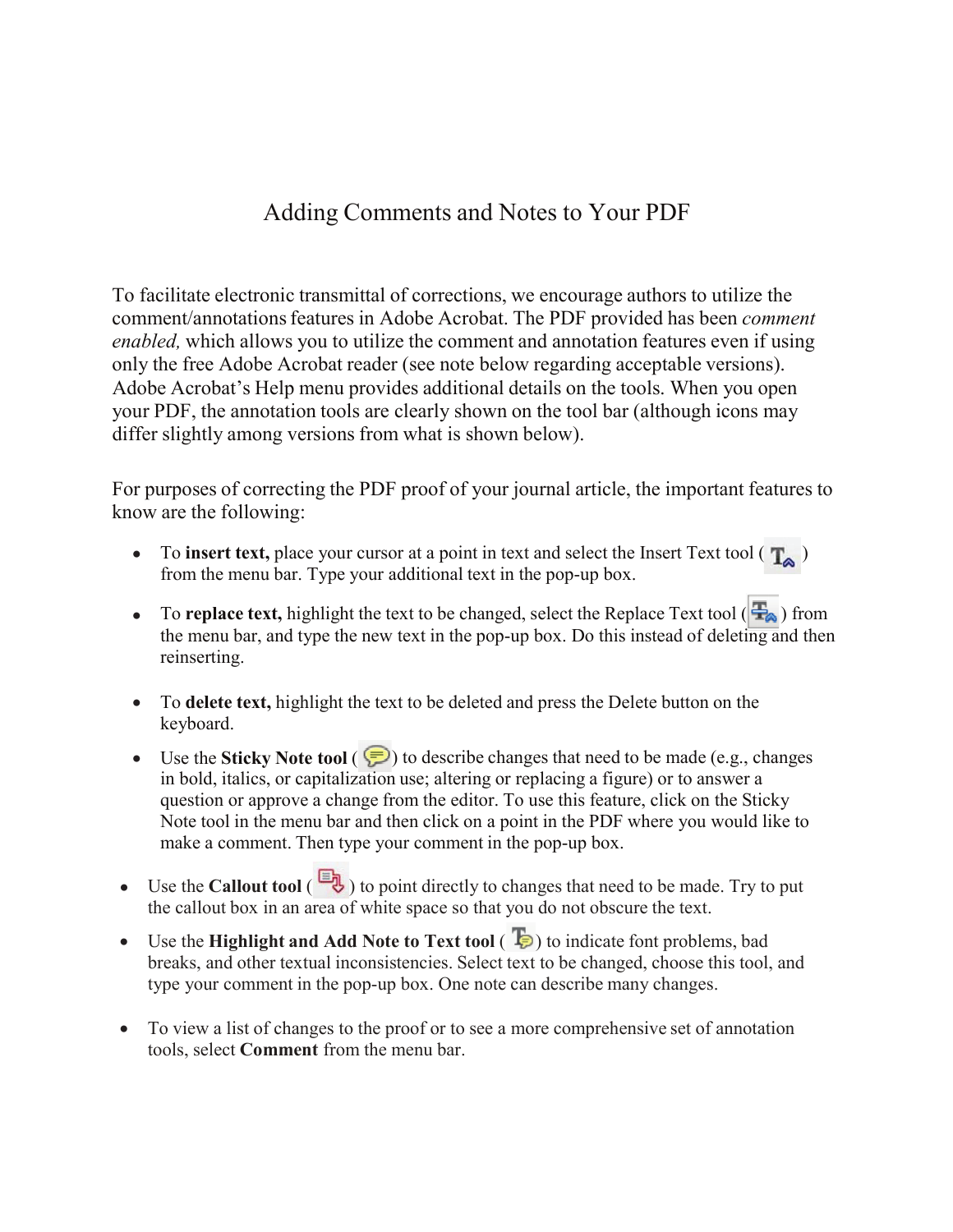As with hand-annotated proof corrections, the important points are to communicate changes clearly and thoroughly, to answer all queries and questions, and to provide complete information to allow us to make the necessary changes to your article so it is ready for publication. Do not use tools that incorporate changes to the text in such a way that no indication of a change is visible. Such changes will not be incorporated into the final proof.

To utilize the comments features on this PDF you will need Adobe Reader version 7 or higher. This program is freely available and can be downloaded from http://get.adobe.com/reader/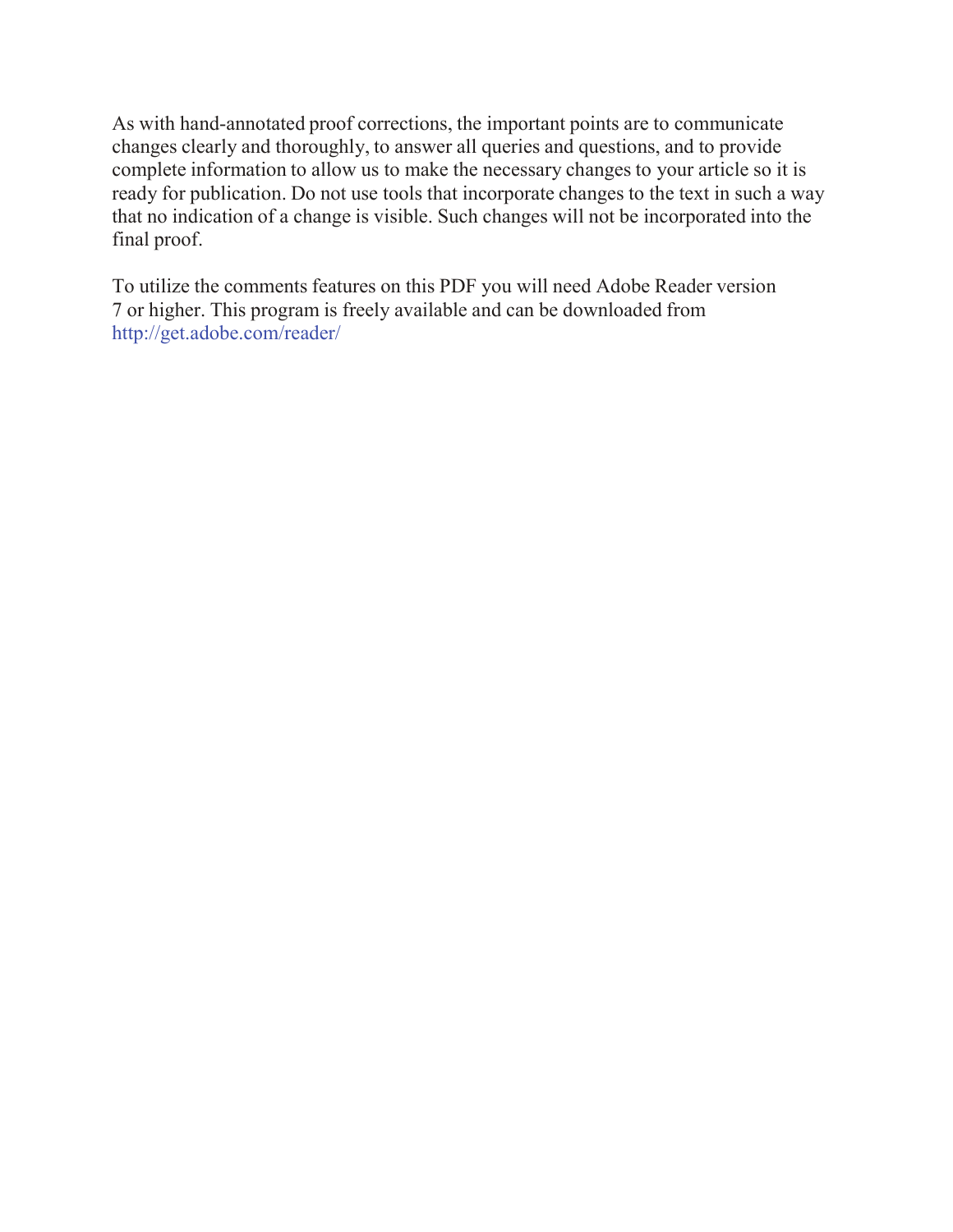## **REPRINTS**

**Authors have two options for ordering reprints:**  Authors who need to use purchase orders may order reprints from the standard *Purchase Order Service.*  For a substantially lower price, authors may use the *Prepaid Service.* The rate schedules on page 3 give the prices for each service. All international prices include shipping via foreign expeditor. All domestic shipments will be made via FedEx. We request that you do not use Post Office box numbers; provide a full street address if possible. Authors may request expedited shipping – the additional cost will be billed. You are required to pay all duties that apply.

- **Prepaid Service:** To take advantage of this lower price option, submit your credit card information with your order or enclose a money order, certified check, or personal check. The prices given on page 3 include postage.
- **Purchase Order Service: Reprint orders that** are not prepaid must be accompanied by a purchase order. Cenveo Reprints will bill you later for the cost of the reprints. **Do not send remittance with the reprint order form and purchase order.** Remember that the price you see on page 3 includes postage, so it is the exact amount you will be billed. (Exception: Authors requesting expedited shipping will be billed the additional cost.)

Complete the order form on the next page and return it to Cenveo Reprints (not to APA). Only one order form is provided – include your coauthors' orders on this form or make photocopies of the order form for your coauthors. Check the box for either the prepaid service or the purchase order service. Give explicit instructions for all authors receiving reprints, using the space at the bottom of the order form.

To determine the cost of the reprints, count the number of pages in the printed article and refer to the rate schedules on page 3. For example, if your article is 11 pages long, you want 100 reprints, you live in the United States, and you are using the prepaid service, your total cost would be \$252. If your proof includes a page of queries following the text, do not include the query page in your article page count.

Send the order form to Cenveo Reprints when you return the page proofs. Reprints will be mailed within two weeks of the publication of the journal. Orders received after the issue goes to press will be processed with the next issue.

## **Where to Order Reprints**

Send your order form with credit card information, money order, certified check, personal check, or purchase order in the amount indicated on the rate schedule to:

> **Cenveo Reprints**  4810 Williamsburg Road Warehouse #2 Hurlock, MD 21643

Phone: (410) 943-0629

**Personal checks must clear before reprints are processed. There is a \$30.00 charge for returned checks.**

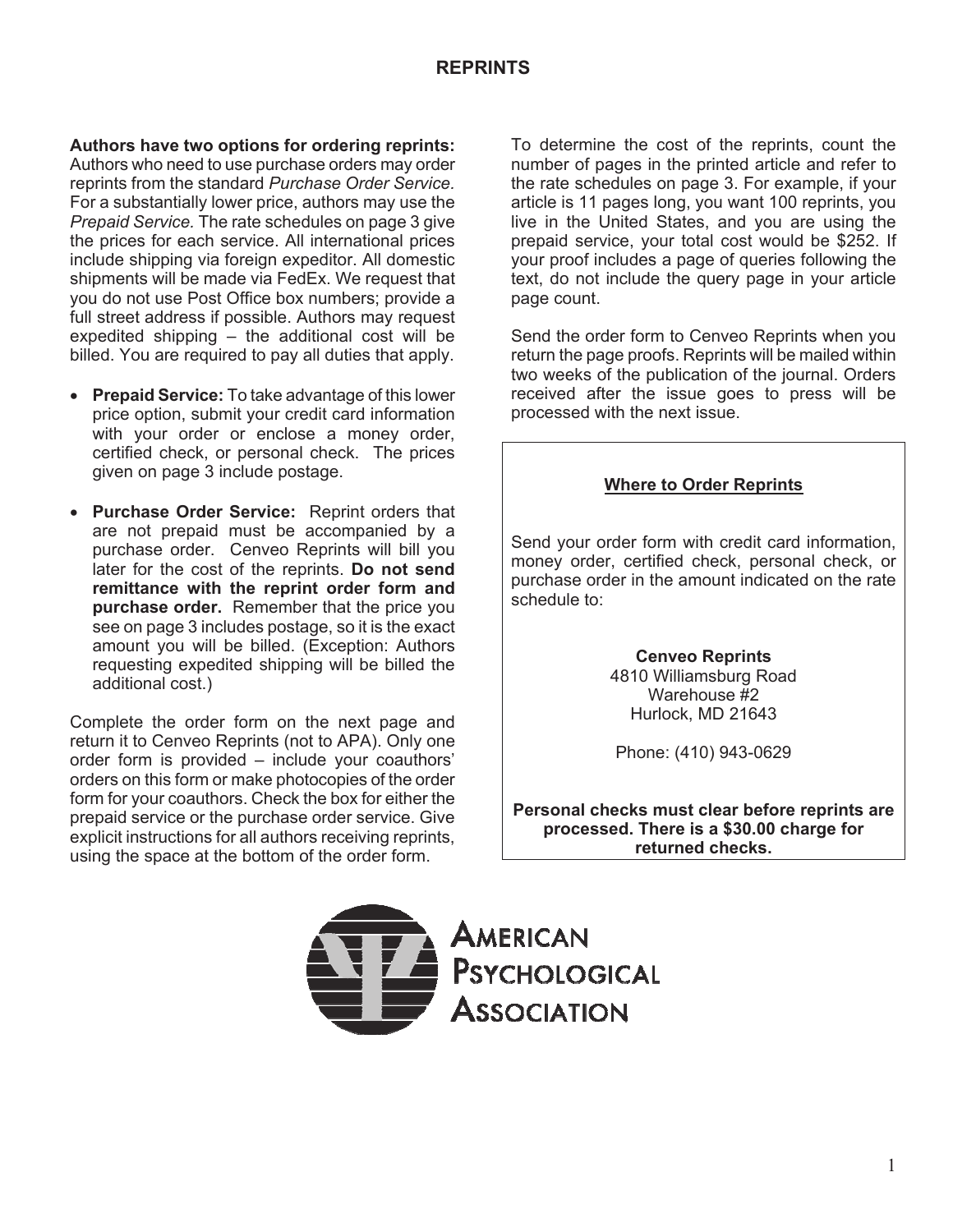## **2020 REPRINT ORDER FORM**

APA Journal Authors: To order reprints, complete all sections of this form. Please read the instructions on page 1.

#### **SEND the reprint order and**

- (1) credit card number, or (2) money order/certified check, or (3) approved purchase order, or
	- $(4)$  check

**to:** 

 **Cenveo Reprints** 4810 Williamsburg Road Warehouse #2 Hurlock, MD 21643

| <b>BILLING NAME</b>        |              |                 |  |  |  |  |  |  |  |  |
|----------------------------|--------------|-----------------|--|--|--|--|--|--|--|--|
| <b>ORGANIZATION</b>        |              |                 |  |  |  |  |  |  |  |  |
| ADDRESS (no P.O. Box)      |              |                 |  |  |  |  |  |  |  |  |
|                            |              |                 |  |  |  |  |  |  |  |  |
|                            |              |                 |  |  |  |  |  |  |  |  |
| <b>CITY</b>                | <b>STATE</b> | <b>ZIP CODE</b> |  |  |  |  |  |  |  |  |
| <b>ARTICLE TITLE</b>       |              |                 |  |  |  |  |  |  |  |  |
| <b>AUTHOR</b>              |              |                 |  |  |  |  |  |  |  |  |
|                            |              |                 |  |  |  |  |  |  |  |  |
| PAYMENT METHOD: CHECK ONE: |              |                 |  |  |  |  |  |  |  |  |

#### **PAYMENT METHOD: CHECK ONE:**

| CREDIT CARD          | <b>CARD NUMBER</b>                                        |
|----------------------|-----------------------------------------------------------|
| VISA                 | EXPIRATION DATE                                           |
| MASTERCARD SIGNATURE |                                                           |
|                      | MONEY ORDER/CERT. CHECK (make payable to Cenveo Reprints) |

- 
- **\_\_\_** APPROVED PURCHASE ORDER (original PO must be attached) \_\_\_ CHECK (shipment delayed until check clears)
- 

**COMPLETE SHIPPING LABEL below. No P.O. Boxes.**  Include phone number on international shipments. International shipments can be made via AIR for additional charges; please indicate in Special Shipping Instructions if you desire this expedited service.

| DATE                                         |    |  |
|----------------------------------------------|----|--|
| <b>PHONE#</b>                                |    |  |
| FAX#                                         |    |  |
| E-MAIL                                       |    |  |
| REPRINTS INCLUDE COLOR? $\Box$ YES $\Box$ NO |    |  |
| # OF TOTAL ARTICLE PAGES                     |    |  |
| # OF REPRINTS                                |    |  |
| # OF COVERS                                  |    |  |
| <b>COMPUTE COST OF ORDER</b>                 |    |  |
| PRICE (per chart)                            | \$ |  |
| Add'I for Covers                             | \$ |  |
|                                              |    |  |

| <b>SUBTOTAL</b>                 | Œ |
|---------------------------------|---|
| PA, MD, VA, & DC                |   |
| residents add 6% tax            |   |
|                                 |   |
| Add'l for Expedited Shipping \$ |   |

TOTAL \$

(TYPE OR PRINT MAILING LABEL BELOW)

| SHIP TO: | Phone No. _______________________ |
|----------|-----------------------------------|
| Name     |                                   |
|          |                                   |
| City     | <b>State State Zip</b>            |
|          |                                   |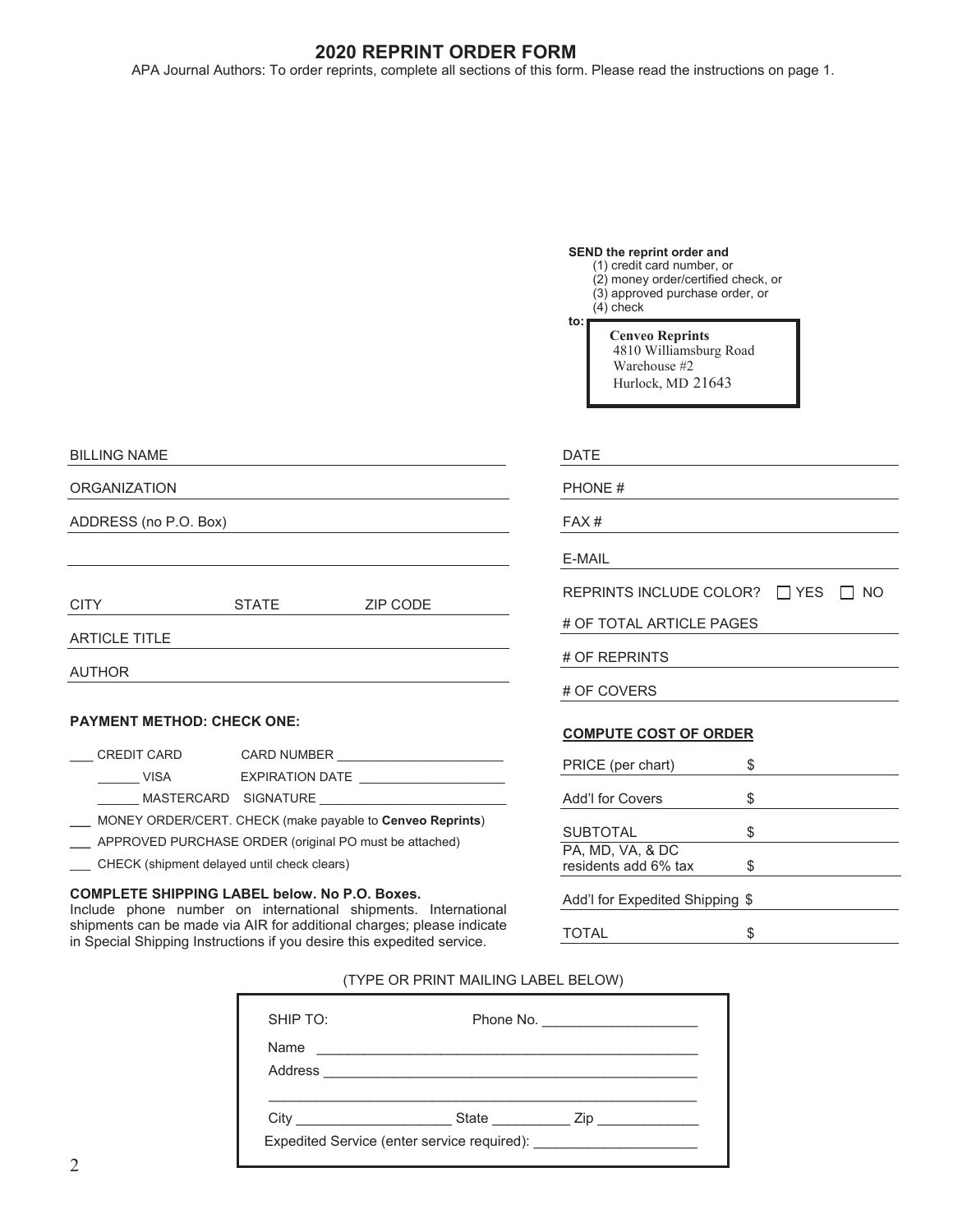

#### **RATES EFFECTIVE WITH 2020 ISSUES**

| <b>Black and White Reprint Prices Prepaid</b> |       |       |         |         |         |         |               |
|-----------------------------------------------|-------|-------|---------|---------|---------|---------|---------------|
|                                               |       |       |         |         |         |         |               |
| # of<br>Pages                                 | 50    | 100   | 200     | 300     | 400     | 500     | # of<br>Pages |
| $1-4$                                         | \$110 | \$150 | \$170   | \$232   | \$296   | \$360   | $1-4$         |
| $5 - 8$                                       | \$144 | \$194 | \$294   | \$390   | \$490   | \$592   | $5 - 8$       |
| $9 - 12$                                      | \$186 | \$252 | \$400   | \$556   | \$714   | \$876   | $9 - 12$      |
| $13 - 16$                                     | \$214 | \$314 | \$512   | \$714   | \$918   | \$1,116 | $13 - 16$     |
| $17 - 20$                                     | \$252 | \$374 | \$618   | \$880   | \$1,128 | \$1,384 | $17 - 20$     |
| $21 - 24$                                     | \$292 | \$428 | \$732   | \$1,038 | \$1,336 | \$1,646 | $21 - 24$     |
| $25 - 28$                                     | \$330 | \$496 | \$848   | \$1,196 | \$1,594 | \$1,980 | $25 - 28$     |
| $29 - 32$                                     | \$368 | \$558 | \$958   | \$1,370 | \$1,794 | \$2,212 | 29-32         |
| $33 - 36$                                     | \$406 | \$620 | \$1,076 | \$1,548 | \$1,994 | \$2,440 | $33 - 36$     |
| $37 - 40$                                     | \$438 | \$686 | \$1,190 | \$1,722 | \$2,194 | \$2,670 | $37 - 40$     |
| $41 - 44$                                     | \$486 | \$746 | \$1,308 | \$1,898 | \$2,394 | \$2,898 | 41-44         |
| $45 - 48$                                     | \$520 | \$814 | \$1,424 | \$2,072 | \$2,592 | \$3,128 | $45 - 48$     |
| <b>Covers</b>                                 | \$136 | \$152 | \$202   | \$252   | \$310   | \$364   | Cover         |

| <b>Black and White Reprint Prices Prepaid</b>     |       |         |         |         |         |         |  |  |  |  |  |  |
|---------------------------------------------------|-------|---------|---------|---------|---------|---------|--|--|--|--|--|--|
| <b>International (includes Canada and Mexico)</b> |       |         |         |         |         |         |  |  |  |  |  |  |
| # of<br>Pages                                     | 50    | 100     | 200     | 300     | 400     | 500     |  |  |  |  |  |  |
| $1 - 4$                                           | \$166 | \$200   | \$248   | \$354   | \$450   | \$556   |  |  |  |  |  |  |
| $5 - 8$                                           | \$230 | \$272   | \$446   | \$610   | \$780   | \$952   |  |  |  |  |  |  |
| $9 - 12$                                          | \$310 | \$372   | \$618   | \$886   | \$1,134 | \$1,402 |  |  |  |  |  |  |
| $13 - 16$                                         | \$370 | \$468   | \$802   | \$1,136 | \$1,474 | \$1,806 |  |  |  |  |  |  |
| $17 - 20$                                         | \$450 | \$570   | \$976   | \$1,408 | \$1,818 | \$2,234 |  |  |  |  |  |  |
| $21 - 24$                                         | \$516 | \$652   | \$1,156 | \$1,660 | \$2,160 | \$2,664 |  |  |  |  |  |  |
| $25 - 28$                                         | \$600 | \$758   | \$1,330 | \$1,912 | \$2,544 | \$3,160 |  |  |  |  |  |  |
| 29-32                                             | \$664 | \$848   | \$1,516 | \$2,194 | \$2,878 | \$3,558 |  |  |  |  |  |  |
| $33 - 36$                                         | \$728 | \$940   | \$1,702 | \$2,474 | \$3,184 | \$3,956 |  |  |  |  |  |  |
| $37 - 40$                                         | \$794 | \$1,032 | \$1,864 | \$2,752 | \$3,514 | \$4,352 |  |  |  |  |  |  |
| $41 - 44$                                         | \$870 | \$1,124 | \$2,050 | \$3,030 | \$3,842 | \$4,750 |  |  |  |  |  |  |
| $45 - 48$                                         | \$934 | \$1,216 | \$2,236 | \$3,308 | \$5,522 | \$5,146 |  |  |  |  |  |  |
| <b>Covers</b>                                     | \$196 | \$210   | \$300   | \$412   | \$522   | \$630   |  |  |  |  |  |  |

| <b>Black and White Reprint Prices Prepaid</b> |       |       |         |         |         |         |                 |         |         | <b>Color Reprint Prices Prepaid</b> |         |         |         |
|-----------------------------------------------|-------|-------|---------|---------|---------|---------|-----------------|---------|---------|-------------------------------------|---------|---------|---------|
| Domestic (USA only)                           |       |       |         |         |         |         |                 |         |         | Domestic (USA only)                 |         |         |         |
| $#$ of<br>Pages                               | 50    | 100   | 200     | 300     | 400     | 500     | $#$ of<br>Pages | 50      | 100     | 200                                 | 300     | 400     | 500     |
| $1-4$                                         | \$110 | \$150 | \$170   | \$232   | \$296   | \$360   | $1-4$           | \$240   | \$410   | \$580                               | \$780   | \$906   | \$992   |
| $5 - 8$                                       | \$144 | \$194 | \$294   | \$390   | \$490   | \$592   | $5 - 8$         | \$378   | \$496   | \$742                               | \$1,088 | \$1,318 | \$1,542 |
| $9 - 12$                                      | \$186 | \$252 | \$400   | \$556   | \$714   | \$876   | $9 - 12$        | \$418   | \$550   | \$858                               | \$1,264 | \$1,662 | \$1,968 |
| $13 - 16$                                     | \$214 | \$314 | \$512   | \$714   | \$918   | \$1,116 | $13 - 16$       | \$452   | \$594   | \$980                               | \$1,438 | \$1,900 | \$2,356 |
| $17 - 20$                                     | \$252 | \$374 | \$618   | \$880   | \$1,128 | \$1,384 | $17 - 20$       | \$496   | \$642   | \$1,108                             | \$1,624 | \$2,136 | \$2,752 |
| $21 - 24$                                     | \$292 | \$428 | \$732   | \$1,038 | \$1,336 | \$1,646 | $21 - 24$       | \$542   | \$692   | \$1,238                             | \$1,806 | \$2,376 | \$3,160 |
| $25 - 28$                                     | \$330 | \$496 | \$848   | \$1,196 | \$1,594 | \$1,980 | $25 - 28$       | \$708   | \$1,032 | \$1,752                             | \$2,514 | \$3,222 | \$4,080 |
| 29-32                                         | \$368 | \$558 | \$958   | \$1,370 | \$1,794 | \$2,212 | $29 - 32$       | \$878   | \$1,366 | \$2,252                             | \$3,222 | \$4,060 | \$5,018 |
| $33 - 36$                                     | \$406 | \$620 | \$1,076 | \$1,548 | \$1,994 | \$2,440 | $33 - 36$       | \$1,046 | \$1,700 | \$2,760                             | \$3,932 | \$4,900 | \$5,954 |
| $37 - 40$                                     | \$438 | \$686 | \$1,190 | \$1,722 | \$2,194 | \$2,670 | $37 - 40$       | \$1,212 | \$2,036 | \$3,264                             | \$4,642 | \$5,740 | \$6,890 |
| $41 - 44$                                     | \$486 | \$746 | \$1,308 | \$1,898 | \$2,394 | \$2,898 | $41 - 44$       | \$1,382 | \$2,368 | \$3,772                             | \$5,350 | \$6,578 | \$7,826 |
| $45 - 48$                                     | \$520 | \$814 | \$1,424 | \$2,072 | \$2,592 | \$3,128 | $45 - 48$       | \$1,548 | \$2,708 | \$4,278                             | \$6,060 | \$7,418 | \$8,762 |
| <b>Covers</b>                                 | \$136 | \$152 | \$202   | \$252   | \$310   | \$364   | <b>Covers</b>   | \$136   | \$152   | \$202                               | \$252   | \$310   | \$364   |

|                                                   |       | <b>Black and White Reprint Prices Prepaid</b> |         |         |         |         | <b>Color Reprint Prices Prepaid</b>               |               |         |            |         |         |          |          |
|---------------------------------------------------|-------|-----------------------------------------------|---------|---------|---------|---------|---------------------------------------------------|---------------|---------|------------|---------|---------|----------|----------|
| <b>International (includes Canada and Mexico)</b> |       |                                               |         |         |         |         | <b>International (includes Canada and Mexico)</b> |               |         |            |         |         |          |          |
| $#$ of<br>Pages                                   | 50    | 100                                           | 200     | 300     | 400     | 500     |                                                   | # of<br>Pages | 50      | <b>100</b> | 200     | 300     | 400      | 500      |
| $1-4$                                             | \$166 | \$200                                         | \$248   | \$354   | \$450   | \$556   |                                                   | $1-4$         | \$296   | \$462      | \$658   | \$900   | \$1,060  | \$1,188  |
| $5 - 8$                                           | \$230 | \$272                                         | \$446   | \$610   | \$780   | \$952   |                                                   | $5 - 8$       | \$464   | \$574      | \$896   | \$1,306 | \$1,606  | \$1,900  |
| $9 - 12$                                          | \$310 | \$372                                         | \$618   | \$886   | \$1,134 | \$1,402 |                                                   | $9 - 12$      | \$542   | \$670      | \$1,078 | \$1,594 | \$2,082  | \$2,496  |
| $13 - 16$                                         | \$370 | \$468                                         | \$802   | \$1,136 | \$1,474 | \$1,806 |                                                   | $13 - 16$     | \$610   | \$750      | \$1,270 | \$1,860 | \$2,458  | \$3,046  |
| $17 - 20$                                         | \$450 | \$570                                         | \$976   | \$1,408 | \$1,818 | \$2,234 |                                                   | $17 - 20$     | \$694   | \$838      | \$1,466 | \$2,152 | \$2,826  | \$3,604  |
| $21 - 24$                                         | \$516 | \$652                                         | \$1,156 | \$1,660 | \$2,160 | \$2,664 |                                                   | $21 - 24$     | \$768   | \$916      | \$1,660 | \$2,430 | \$3,200  | \$4,176  |
| $25 - 28$                                         | \$600 | \$758                                         | \$1,330 | \$1,912 | \$2,544 | \$3,160 |                                                   | $25 - 28$     | \$980   | \$1,294    | \$2,234 | \$3,228 | \$4,172  | \$5,260  |
| $29 - 32$                                         | \$664 | \$848                                         | \$1,516 | \$2,194 | \$2,878 | \$3,558 |                                                   | 29-32         | \$1,174 | \$1,656    | \$2,808 | \$4,048 | \$5,144  | \$6,364  |
| $33 - 36$                                         | \$728 | \$940                                         | \$1,702 | \$2,474 | \$3,184 | \$3,956 |                                                   | $33 - 36$     | \$1,370 | \$2,018    | \$3,386 | \$4,860 | \$6,090  | \$7,470  |
| $37 - 40$                                         | \$794 | \$1,032                                       | \$1,864 | \$2,752 | \$3,514 | \$4,352 |                                                   | $37 - 40$     | \$1,568 | \$2,382    | \$3,938 | \$5,672 | \$7,058  | \$8,574  |
| $41 - 44$                                         | \$870 | \$1,124                                       | \$2,050 | \$3,030 | \$3,842 | \$4,750 |                                                   | $41 - 44$     | \$1,764 | \$2,746    | \$4,514 | \$6.484 | \$8,028  | \$9,678  |
| $45 - 48$                                         | \$934 | \$1,216                                       | \$2,236 | \$3,308 | \$5,522 | \$5,146 |                                                   | $45 - 48$     | \$1,962 | \$3,110    | \$5,090 | \$7,296 | \$10,346 | \$10,782 |
| Covers                                            | \$196 | \$210                                         | \$300   | \$412   | \$522   | \$630   |                                                   | <b>Covers</b> | \$196   | \$210      | \$300   | \$412   | \$522    | \$630    |

| <b>Additional Rates</b> |         |
|-------------------------|---------|
| Set title page, each    | \$16.00 |
| Each extra mailing      | \$32.00 |
| Remake pages, each      | \$50.00 |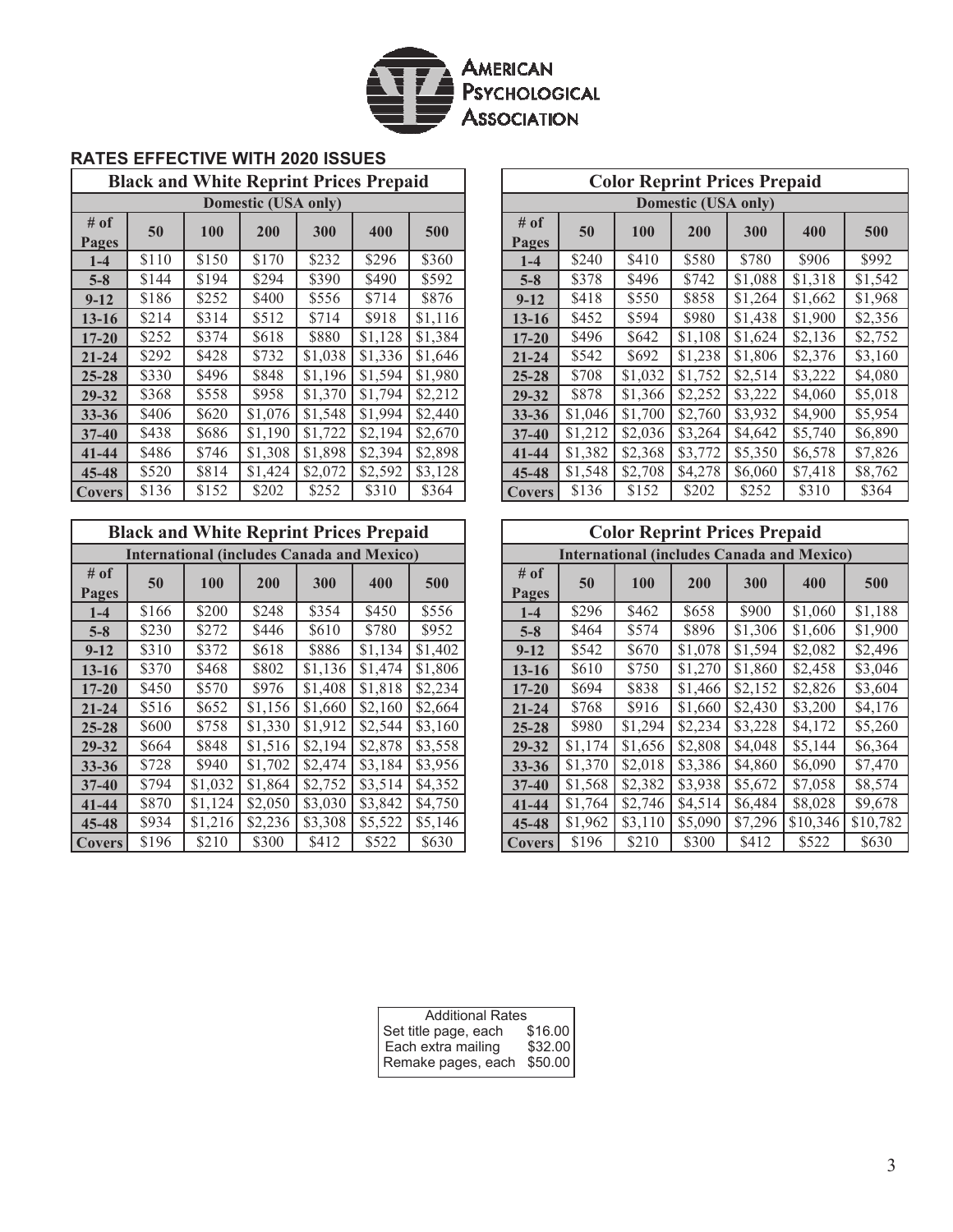

## **RATES EFFECTIVE WITH 2020 ISSUES**

**Black and White Reprint Prices Purchase Order**

| <b>Domestic (USA only)</b> |       |            |         |         |         |         |  |  |  |  |
|----------------------------|-------|------------|---------|---------|---------|---------|--|--|--|--|
| # of<br>Pages              | 50    | <b>100</b> | 200     | 300     | 400     | 500     |  |  |  |  |
| $1-4$                      | \$120 | \$162      | \$184   | \$252   | \$322   | \$390   |  |  |  |  |
| $5 - 8$                    | \$156 | \$210      | \$318   | \$422   | \$532   | \$644   |  |  |  |  |
| $9 - 12$                   | \$202 | \$274      | \$434   | \$604   | \$774   | \$950   |  |  |  |  |
| $13 - 16$                  | \$232 | \$340      | \$556   | \$774   | \$996   | \$1,210 |  |  |  |  |
| $17 - 20$                  | \$274 | \$406      | \$670   | \$956   | \$1,224 | \$1,500 |  |  |  |  |
| $21 - 24$                  | \$316 | \$464      | \$794   | \$1,126 | \$1,450 | \$1,786 |  |  |  |  |
| $25 - 28$                  | \$358 | \$538      | \$920   | \$1,298 | \$1,730 | \$2,148 |  |  |  |  |
| $29 - 32$                  | \$398 | \$606      | \$1,040 | \$1,488 | \$1,946 | \$2,400 |  |  |  |  |
| $33 - 36$                  | \$440 | \$674      | \$1,168 | \$1,678 | \$2,164 | \$2,648 |  |  |  |  |
| $37 - 40$                  | \$476 | \$744      | \$1,292 | \$1,868 | \$2,380 | \$2,896 |  |  |  |  |
| $41 - 44$                  | \$528 | \$810      | \$1,418 | \$2,058 | \$2,596 | \$3,144 |  |  |  |  |
| 45-48                      | \$564 | \$882      | \$1,544 | \$2,248 | \$2,814 | \$3,392 |  |  |  |  |
| <b>Covers</b>              | \$148 | \$166      | \$218   | \$274   | \$338   | \$396   |  |  |  |  |

# **Black and White Reprint Prices Purchase Order**

| <b>International (includes Canada and Mexico)</b> |         |            |         |         |         |         |               |
|---------------------------------------------------|---------|------------|---------|---------|---------|---------|---------------|
| # of<br>Pages                                     | 50      | <b>100</b> | 200     | 300     | 400     | 500     | # of<br>Pages |
| $1 - 4$                                           | \$180   | \$218      | \$268   | \$384   | \$488   | \$602   | $1-4$         |
| $5 - 8$                                           | \$250   | \$294      | \$484   | \$660   | \$846   | \$1,032 | $5-8$         |
| $9 - 12$                                          | \$336   | \$404      | \$672   | \$960   | \$1,230 | \$1,522 | $9 - 12$      |
| $13 - 16$                                         | \$402   | \$508      | \$870   | \$1,232 | \$1,598 | \$1,960 | $13 - 16$     |
| $17 - 20$                                         | \$488   | \$618      | \$1,058 | \$1,528 | \$1,972 | \$2,424 | $17 - 20$     |
| $21 - 24$                                         | \$560   | \$708      | \$1,254 | \$1,802 | \$2,344 | \$2,890 | $21 - 24$     |
| $25 - 28$                                         | \$652   | \$822      | \$1,444 | \$2,074 | \$2,762 | \$3,428 | $25 - 28$     |
| $29 - 32$                                         | \$720   | \$920      | \$1,644 | \$2,382 | \$3,122 | \$3,860 | 29-32         |
| $33 - 36$                                         | \$790   | \$1,018    | \$1,846 | \$2,684 | \$3,454 | \$4,292 | $33 - 36$     |
| $37 - 40$                                         | \$860   | \$1,118    | \$2,022 | \$2,986 | \$3,812 | \$4,722 | $37 - 40$     |
| $41 - 44$                                         | \$944   | \$1,218    | \$2,224 | \$3,288 | \$4,170 | \$5,154 | 41-44         |
| 45-48                                             | \$1,014 | \$1,318    | \$2,426 | \$3,590 | \$5,990 | \$5,584 | 45-48         |
| <b>Covers</b>                                     | \$212   | \$226      | \$326   | \$448   | \$566   | \$682   | Cover         |

| <b>Black and White Reprint Prices Purchase Order</b> |       |       |                     |         | <b>Color Reprint Prices Purchase Order</b> |         |                                                          |                     |         |         |         |         |         |  |
|------------------------------------------------------|-------|-------|---------------------|---------|--------------------------------------------|---------|----------------------------------------------------------|---------------------|---------|---------|---------|---------|---------|--|
|                                                      |       |       | Domestic (USA only) |         |                                            |         |                                                          | Domestic (USA only) |         |         |         |         |         |  |
| $#$ of<br>Pages                                      | 50    | 100   | 200                 | 300     | 400                                        | 500     | $#$ of<br>50<br>200<br>300<br>400<br><b>100</b><br>Pages |                     |         |         |         |         | 500     |  |
| $1-4$                                                | \$120 | \$162 | \$184               | \$252   | \$322                                      | \$390   | $1-4$                                                    | \$260               | \$446   | \$628   | \$846   | \$984   | \$1,076 |  |
| $5 - 8$                                              | \$156 | \$210 | \$318               | \$422   | \$532                                      | \$644   | $5 - 8$                                                  | \$410               | \$538   | \$806   | \$1,180 | \$1,430 | \$1,674 |  |
| $9 - 12$                                             | \$202 | \$274 | \$434               | \$604   | \$774                                      | \$950   | $9 - 12$                                                 | \$454               | \$596   | \$932   | \$1,372 | \$1,804 | \$2,136 |  |
| $13 - 16$                                            | \$232 | \$340 | \$556               | \$774   | \$996                                      | \$1,210 | $13 - 16$                                                | \$490               | \$644   | \$1,064 | \$1,560 | \$2,062 | \$2,556 |  |
| $17 - 20$                                            | \$274 | \$406 | \$670               | \$956   | \$1,224                                    | \$1,500 | $17 - 20$                                                | \$538               | \$698   | \$1,202 | \$1,762 | \$2,318 | \$2,986 |  |
| $21 - 24$                                            | \$316 | \$464 | \$794               | \$1,126 | \$1,450                                    | \$1,786 | $21 - 24$                                                | \$590               | \$750   | \$1,342 | \$1,960 | \$2,578 | \$3,428 |  |
| $25 - 28$                                            | \$358 | \$538 | \$920               | \$1,298 | \$1,730                                    | \$2,148 | $25 - 28$                                                | \$770               | \$1,120 | \$1,900 | \$2,728 | \$3,496 | \$4,428 |  |
| 29-32                                                | \$398 | \$606 | \$1,040             | \$1,488 | \$1,946                                    | \$2,400 | $29 - 32$                                                | \$952               | \$1,482 | \$2,444 | \$3,496 | \$4,406 | \$5,444 |  |
| $33 - 36$                                            | \$440 | \$674 | \$1.168             | \$1,678 | \$2,164                                    | \$2,648 | $33 - 36$                                                | \$1,136             | \$1,844 | \$2,994 | \$4,266 | \$5,316 | \$6,460 |  |
| $37 - 40$                                            | \$476 | \$744 | \$1,292             | \$1,868 | \$2,380                                    | \$2,896 | $37 - 40$                                                | \$1,316             | \$2,210 | \$3,542 | \$5,036 | \$6,226 | \$7,566 |  |
| $41 - 44$                                            | \$528 | \$810 | \$1,418             | \$2,058 | \$2,596                                    | \$3,144 | $41 - 44$                                                | \$1,498             | \$2,570 | \$4,092 | \$5,806 | \$7,138 | \$8,492 |  |
| $45 - 48$                                            | \$564 | \$882 | \$1,544             | \$2,248 | \$2,814                                    | \$3,392 | $45 - 48$                                                | \$1,678             | \$2,938 | \$4,642 | \$6,576 | \$8,048 | \$9,506 |  |
| Covers                                               | \$148 | \$166 | \$218               | \$274   | \$338                                      | \$396   | Covers                                                   | \$148               | \$166   | \$218   | \$274   | \$338   | \$396   |  |

| <b>Black and White Reprint Prices Purchase Order</b> |         |         |                                                   |         | <b>Color Reprint Prices Purchase Order</b> |         |                                                   |         |            |            |         |          |          |
|------------------------------------------------------|---------|---------|---------------------------------------------------|---------|--------------------------------------------|---------|---------------------------------------------------|---------|------------|------------|---------|----------|----------|
|                                                      |         |         | <b>International (includes Canada and Mexico)</b> |         |                                            |         | <b>International (includes Canada and Mexico)</b> |         |            |            |         |          |          |
| $#$ of<br>Pages                                      | 50      | 100     | 200                                               | 300     | 400                                        | 500     | $#$ of<br><b>Pages</b>                            | 50      | <b>100</b> | <b>200</b> | 300     | 400      | 500      |
| $1 - 4$                                              | \$180   | \$218   | \$268                                             | \$384   | \$488                                      | \$602   | $1 - 4$                                           | \$320   | \$500      | \$712      | \$976   | \$1,150  | \$1,288  |
| $5 - 8$                                              | \$250   | \$294   | \$484                                             | \$660   | \$846                                      | \$1,032 | $5 - 8$                                           | \$504   | \$622      | \$972      | \$1,418 | \$1,742  | \$2,062  |
| $9 - 12$                                             | \$336   | \$404   | \$672                                             | \$960   | \$1,230                                    | \$1,522 | $9 - 12$                                          | \$588   | \$728      | \$1,170    | \$1,728 | \$2,260  | \$2,708  |
| $13 - 16$                                            | \$402   | \$508   | \$870                                             | \$1,232 | \$1,598                                    | \$1,960 | 13-16                                             | \$662   | \$812      | \$1,378    | \$2,018 | \$2,666  | \$3,304  |
| $17 - 20$                                            | \$488   | \$618   | \$1,058                                           | \$1,528 | \$1,972                                    | \$2,424 | $17 - 20$                                         | \$754   | \$910      | \$1,592    | \$2,334 | \$3,066  | \$3,910  |
| $21 - 24$                                            | \$560   | \$708   | \$1,254                                           | \$1,802 | \$2,344                                    | \$2,890 | $21 - 24$                                         | \$832   | \$994      | \$1,802    | \$2,636 | \$3,472  | \$4,532  |
| $25 - 28$                                            | \$652   | \$822   | \$1,444                                           | \$2,074 | \$2,762                                    | \$3,428 | $25 - 28$                                         | \$1,062 | \$1,404    | \$2,422    | \$3,504 | \$4,526  | \$5,708  |
| 29-32                                                | \$720   | \$920   | \$1,644                                           | \$2,382 | \$3,122                                    | \$3,860 | 29-32                                             | \$1,274 | \$1,796    | \$3,048    | \$4,392 | \$5,582  | \$6,904  |
| $33 - 36$                                            | \$790   | \$1,018 | \$1,846                                           | \$2,684 | \$3,454                                    | \$4,292 | $33 - 36$                                         | \$1,486 | \$2,190    | \$3,872    | \$5,272 | \$6,606  | \$8,104  |
| $37 - 40$                                            | \$860   | \$1,118 | \$2,022                                           | \$2,986 | \$3,812                                    | \$4,722 | $37 - 40$                                         | \$1,700 | \$2,584    | \$4,272    | \$6,154 | \$7,658  | \$9,302  |
| $41 - 44$                                            | \$944   | \$1,218 | \$2,224                                           | \$3,288 | \$4,170                                    | \$5,154 | $41 - 44$                                         | \$1,914 | \$2,978    | \$4,898    | \$7,036 | \$8,710  | \$10,500 |
| 45-48                                                | \$1,014 | \$1,318 | \$2,426                                           | \$3,590 | \$5,990                                    | \$5,584 | $45 - 48$                                         | \$2,130 | \$3,374    | \$5,524    | \$7,916 | \$11,226 | \$11,698 |
| <b>Covers</b>                                        | \$212   | \$226   | \$326                                             | \$448   | \$566                                      | \$682   | <b>Covers</b>                                     | \$212   | \$226      | \$326      | \$448   | \$566    | \$682    |

| <b>Additional Rates</b>                    |         |
|--------------------------------------------|---------|
| Set title page, each<br>Each extra mailing | \$16.00 |
|                                            | \$32.00 |
| Remake pages, each                         | \$50.00 |
|                                            |         |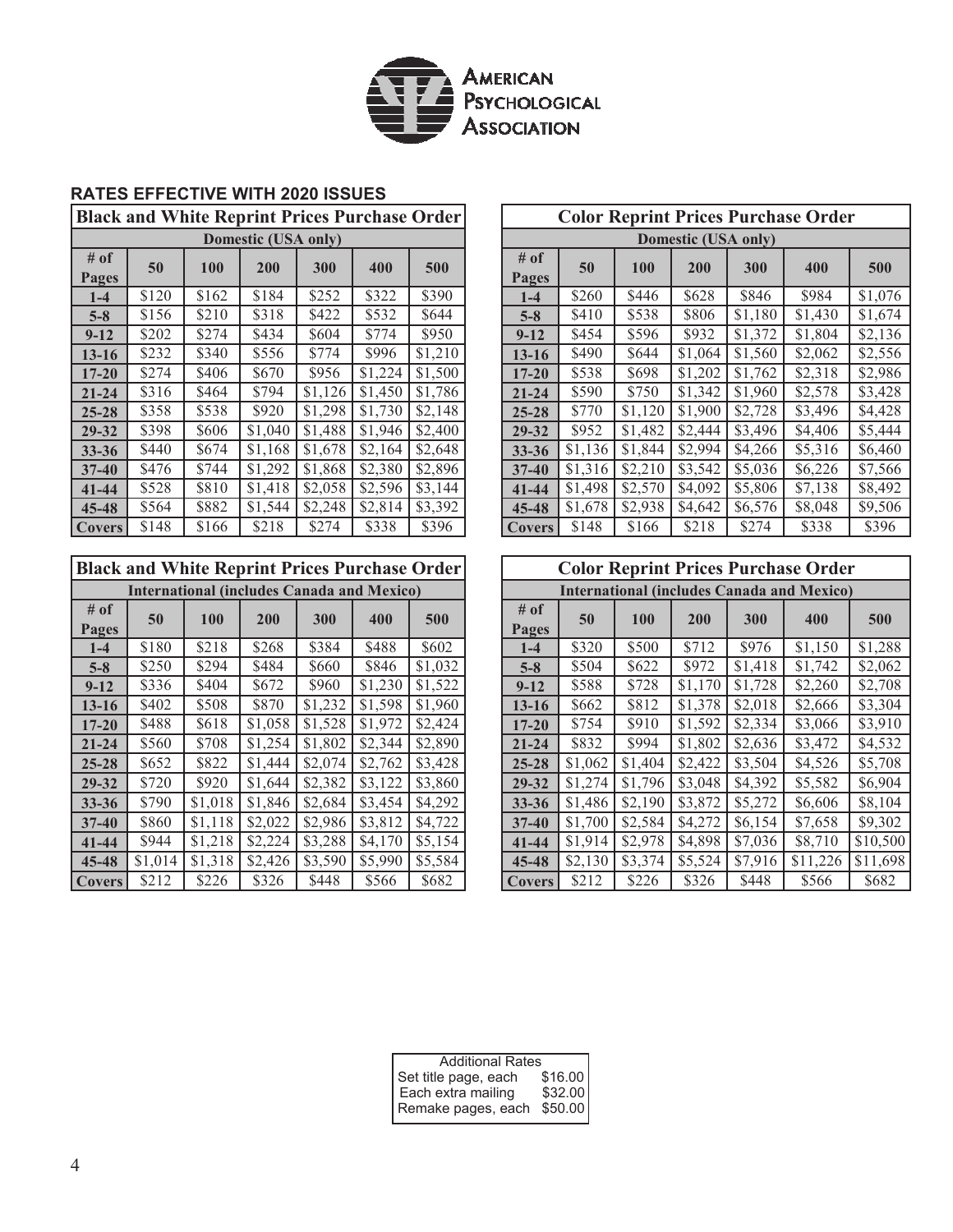## **Subscriptions and Special Offers**

In addition to purchasing reprints of their articles, authors may purchase an annual subscription, purchase an individual issue of the journal (at a reduced rate), or request an individual issue at no cost under special "hardship" circumstances. To place your order online, visit http://www.apa.org/pubs/journals/subscriptions.aspx; or you may fill out the order form below (including the mailing label) and send the completed form and your check or credit card information to the address listed on the order form.

For information about becoming a member of the American Psychological Association, visit http://www.apa.org/membership/index.aspx; or call the Membership Office at 1-800-374-2721.

#### **2020 APA Journal Subscription Rates**

| Journal*                                   | Non-<br>Agent<br>Individual<br>Rate | <b>APA</b><br>Member<br>Rate | Journal*                                | Non-<br>Agent<br>Individual<br>Rate | <b>APA</b><br>Member<br>Rate |
|--------------------------------------------|-------------------------------------|------------------------------|-----------------------------------------|-------------------------------------|------------------------------|
| American Psychologist                      | \$496                               | 12<br>\$                     | Jrnl of Family Psychology               | \$285                               | \$135                        |
| <b>Behavioral Neuroscience</b>             | \$512                               | \$206                        | Jrnl of Personality & Social Psychology | \$873                               | \$306                        |
| Developmental Psychology                   | \$625                               | \$218                        | Neuropsychology                         | \$285                               | \$135                        |
| Emotion                                    | \$214                               | \$135                        | Professional Psych: Research & Practice | \$234                               | -73<br>\$                    |
| Experimental & Clinical Psychopharmacology | \$158                               | \$106                        | <b>Psychological Assessment</b>         | \$344                               | \$180                        |
| History of Psychology                      | \$159                               | 84<br>S                      | <b>Psychological Bulletin</b>           | \$344                               | \$180                        |
| Jrnl of Abnormal Psychology                | \$296                               | \$135                        | <b>Psychological Methods</b>            | \$222                               | \$101                        |
| Jrnl of Applied Psychology                 | \$590                               | \$180                        | <b>Psychological Review</b>             | \$285                               | \$116                        |
| Jrnl of Comparative Psychology             | \$172                               | 73<br>S                      | Psychology & Aging                      | \$285                               | \$135                        |
| Jrnl of Consulting & Clinical Psychology   | \$426                               | \$180                        | Psychology of Addictive Behaviors       | \$285                               | \$135                        |
| Jrnl of Counseling Psychology              | \$234                               | \$101                        | Psychology, Public Policy, and Law      | \$172                               | 73<br>\$                     |
| Jrnl of Educational Psychology             | \$285                               | \$135                        | <b>Rehabilitation Psychology</b>        | \$172                               | 73<br>\$                     |
| JEP: Animal Learning and Cognition         | \$172                               | 73<br>\$                     | Clinician's Research Digest - Adult     | \$172                               | 73<br>\$                     |
| JEP: Applied                               | \$172                               | 73<br>\$                     | Populations                             |                                     |                              |
| JEP: General                               | \$467                               | \$180                        | Clinician's Research Digest - Child and | \$172                               | 73<br>\$                     |
| JEP: Human Perception, and Performance     | \$590                               | \$218                        | <b>Adolescent Populations</b>           |                                     |                              |
| JEP: Learning, Memory, and Cognition       | \$590                               | \$218                        |                                         |                                     |                              |

\*For journal descriptions, see APA's website: http://www.apa.org/pubs/journals

**Instructions:** Check the appropriate box, enter journal title and price information, and complete the mailing label in the right column. Enclose a check made out to the **American Psychological Association**, and mail it with the form to the APA Order Department or complete the credit card information below. Orders can also be placed online at http://www.apa.org/pubs/journals/subscriptions.aspx.

 Annual Subscription (available on January-December basis only). To subscribe, specify calendar year of the subscription. Refer to the Subscription Rates shown above.

Calendar year of subscription: \_\_\_\_\_\_\_\_\_\_\_\_\_\_\_ Price: \_\_\_\_\_\_

**Special Offers!** If you are a journal article author, you may take advantage of two Special Offers.

**Individual Copy.** You may order individual copies of the entire issue in which your article appears. As an author, you receive a special reduced rate of \$5 per copy for up to a maximum of 25 copies. No phone requests accepted.

| Journal:  |                            |                                         |
|-----------|----------------------------|-----------------------------------------|
| Vol. no.: | Issue no.:                 | Issue month:                            |
|           | copies $@$ \$5 a copy = \$ | (order amount)<br>(handling; see below) |

TOTAL enclosed: \$\_\_\_\_\_\_\_\_

| Shipping & Handling Fees |                    |            |            |  |  |  |  |  |  |  |
|--------------------------|--------------------|------------|------------|--|--|--|--|--|--|--|
| Order amount:            | U.S. & Puerto Rico | Guaranteed | Economy    |  |  |  |  |  |  |  |
|                          |                    | Non-U.S.*  | Non-U.S.** |  |  |  |  |  |  |  |
| Up to \$14.99            | \$5.00             | \$50.00    | \$15.00    |  |  |  |  |  |  |  |
| \$15 to \$59.99          | \$6.00             | \$75.00    | \$16.00    |  |  |  |  |  |  |  |
| $$60.00+$                | 10% Order Total    | \$125.00   | \$20.00    |  |  |  |  |  |  |  |

\*International rates for guaranteed service are estimates.

\*\*I agree that international economy service is non-guaranteed and does not provide tracking or date/time specific delivery. Delivery time for this level of service can take up to 8 weeks. If this level of service is selected, APA will not

**--------------------------------------------------------------------------------------------------------------------------------------------------------------------------------**  be held liable and will not honor any claims for undelivered, delayed, or lost shipments.

> **Hardship Request.** If you do not have a personal subscription to the journal and you do not have access to an institutional or departmental subscription copy, you may obtain a single copy of the issue in which your article appears at no cost by filing out the information below.

Journal: \_\_\_\_\_\_\_\_\_\_\_\_\_\_\_\_\_\_\_\_\_\_\_\_\_\_\_\_\_\_\_\_\_\_\_\_\_\_\_\_\_\_\_

Vol. no. : \_\_\_\_\_\_\_\_\_\_\_\_\_\_\_\_\_ Issue no.: \_\_\_\_\_\_\_\_\_\_\_\_\_\_\_\_\_

Issue month:

#### **CREDIT CARD PAYMENT**

| <b>VISA</b> | <b>MASTERCARD</b> | AMERICAN EXPRESS |
|-------------|-------------------|------------------|
|-------------|-------------------|------------------|

CARD NUMBER

Expire Date \_\_\_\_\_\_\_\_\_\_\_\_\_\_\_\_ Signature \_

#### **PRINT CLEARLY – THIS IS YOUR MAILING LABEL**

| SHIP TO: |                                                                                                                       | Phone No.                            |
|----------|-----------------------------------------------------------------------------------------------------------------------|--------------------------------------|
| Name     | <u> 1980 - Jan Barat, prima de la provincia de la provincia de la provincia de la provincia de la provincia de la</u> |                                      |
|          | Address                                                                                                               |                                      |
|          |                                                                                                                       |                                      |
|          |                                                                                                                       | State _______________ Zip __________ |
|          | Expedited Service (enter service required):                                                                           |                                      |

Send the completed form and your check, made out to the **American Psychological Association**, or your credit card information to:

#### **APA Order Department 750 First Street, NE Washington, DC 20002-4242**

All orders must be prepaid. Allow 4-6 weeks after the journal is published for delivery of a single copy or the first copy of a subscription.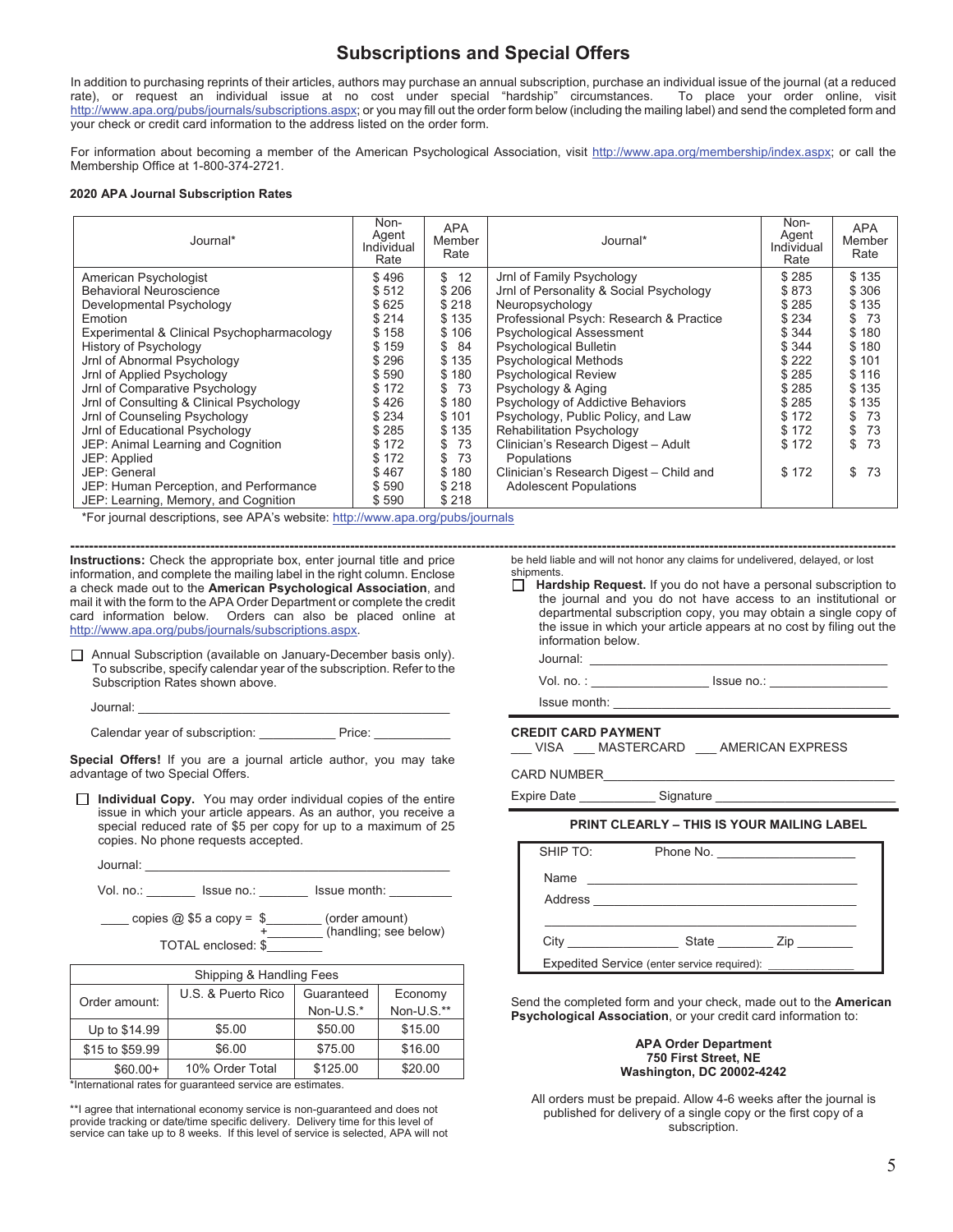

© 2020 American Psychological Association<br>ISSN: 1093-4510

History of Psychology

<http://dx.doi.org/10.1037/hop0000165>

**COMMENTARY** 

## Making a Case for Göbekli Tepe in Evolutionary Psychology

Raini A. Blackwell and Matthew J. Rossano Southeastern Louisiana University

**AQ: au AQ:1**

**AQ: 3**

Göbekli Tepe holds great significance for psychology. However, we think its place in the history of psychology is still very unclear. More clarity may come by giving evolutionary psychology priority over Göbekli Tepe for the time being.

*Keywords:* evolution, Göbekli Tepe, history, philosophy

First, we would like to thank the editor for the invitation to comment on the article and we commend the author on an interesting and thought-provoking article. Though the arguments stated here may differ from those of the author, we concur that Göbekli Tepe holds great significance for psychology, and we encourage greater discussion regarding its implications for hominin cognitive evolution. That being said, we present our case that Göbekli Tepe is, at present, better situated within evolutionary psychology than the history of psychology. **AQ: 2**

The evolution of psychology must not be confused with evolutionary psychology. Though both the history of psychology and evolutionary psychology provide a vital curricular foundation for the important theories that shape the way we understand human behavior, the history of psychology distinguishes itself most among the many subdisciplines of psychology because it is not concerned with teaching the theories themselves so much as understanding the who and why of their emergence. Important figures, historical events, and major schools of thought such as behaviorism, functionalism, and psychoanalysis are often the principal concepts discussed in history of psychology courses [\(Merced, Stutman, & Mann, 2018\)](#page-10-0). Additionally, a broad requirement of instruction regarding history of psychology courses is the inclusion of the origins and development of major ideas within psychology [\(American Psychological Association Commission on](#page-10-0) [Accreditation, 2015\)](#page-10-0). These topics serve to explain why the discipline of psychology functions as it does today. This is perhaps exemplified by the tendency for history of psychology classes to identify learning objectives which focus on the scientific method, professionalism, and ethics [\(Merced et al., 2018\)](#page-10-0).

Evolutionary psychology, on the other hand, is about using Darwinian principles to understand human nature and the architecture of the human mind. What evolutionary psychology is in comparison to other schools of psychology and the factors that catalyzed its recent emergence are undoubtedly legitimate parts of the teaching of the history of psychology. However, a detailed examination and critique of its theoretical assumptions

<sup>&</sup>lt;sup>1</sup> [Raini A. Blackwell](https://orcid.org/0000-0002-5260-7491) and <sup>1</sup> [Matthew J. Rossano,](https://orcid.org/0000-0002-1484-1105) Department of Psychology, Southeastern Louisiana University. Correspondence concerning this article should be addressed to Matthew J. Rossano, Department of Psychology, Southeastern Louisiana University, Hammond, LA 70402. E-mail: [mrossano@selu.edu](mailto:mrossano@selu.edu)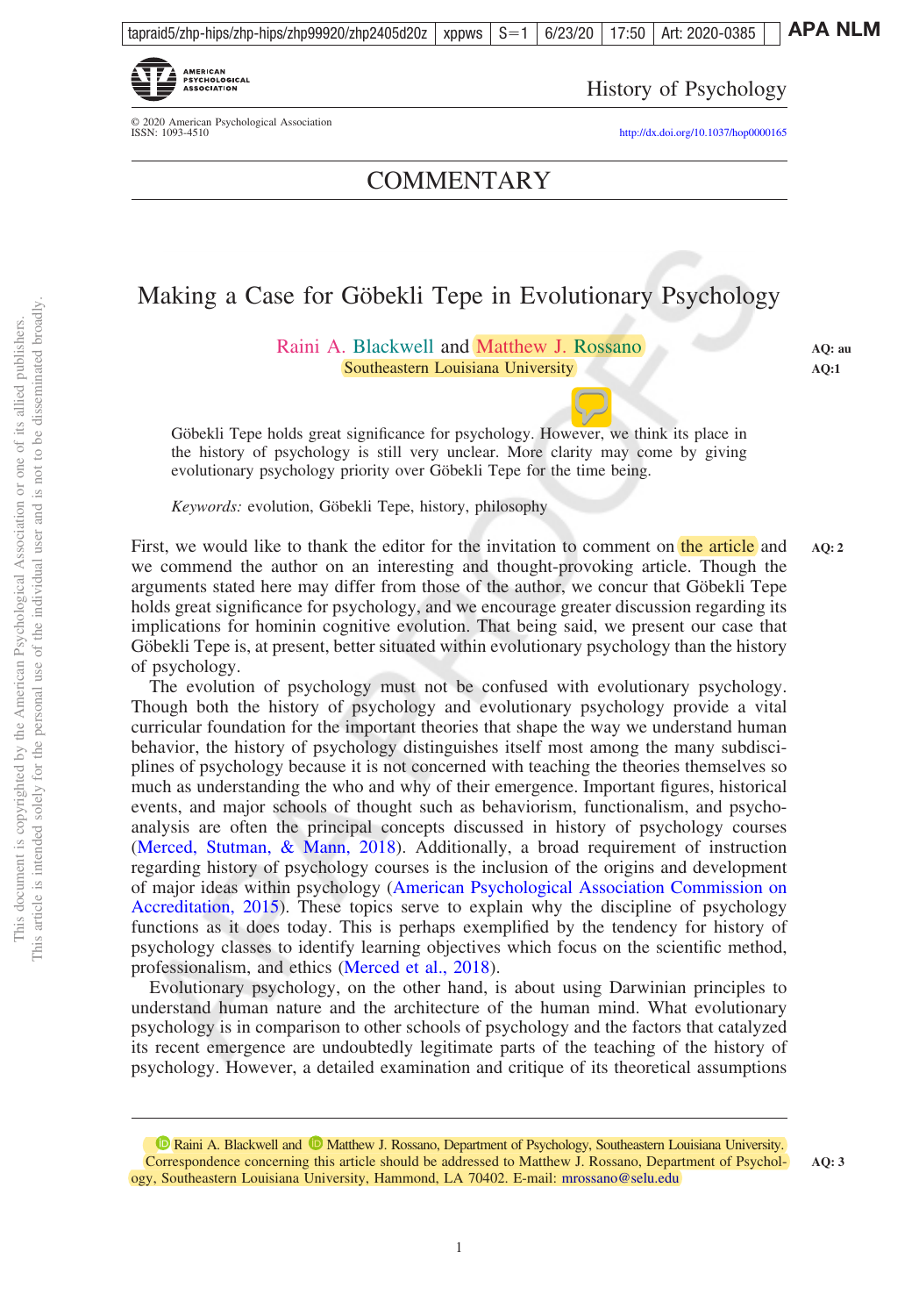#### 2 BLACKWELL AND ROSSANO

and major finds probably are not. Given this, the question we wish to address is whether Göbekli Tepe, as we currently understand it, is better situated in the history of psychology or evolutionary psychology.

Imagine for a moment the skills necessary for the bands of hunter–gatherers living in Turkey 12,000 years ago to construct a site as large and complicated as Göbekli Tepe. Included among these skills would likely be abstract thinking and planning abilities along with the capacity to convey complicated messages to others about the construction, arrangement, and meaning of the massive pillars at Göbekli Tepe and the iconography on them. This being the case, there is little doubt that Göbekli Tepe represents an important step in the evolution of the human psyche. Understanding this step seems uncontroversially to be within the domain of evolutionary psychology. The case for it to be included as part of the history of psychology is, in our view, a bit more strained. For the history of psychology to be at the forefront of evaluating Göbekli Tepe, would we not need some evidence that there was a pervasive psychological or philosophical school of thought (perhaps say, something akin to Romanticism or Stoicism) prevalent at the site?

As we see it, one of the advantages that evolutionary psychology has in this matter is it is not as chronologically confined as the history of psychology. The author's principle question is where should the history of psychology start? Could we go as far back as early hominins who, because of their cooperative nature, must have studied one another's behavior in an effort to increase their own fitness, or would a fairer starting point be 12,000 years ago with Göbekli Tepe given the implied shift of social intelligence required to build the site? But in both cases, what is lacking is evidence that individuals were practicing some coherent prescientific school of psychological or philosophical thought—a requirement, in our view, for inclusion within the history of psychology.

The birth of modern psychology is most commonly associated with the late 19th century and figures such as Wilhelm Wundt and William James [\(Mandler, 2011;](#page-10-0) [Toulmin](#page-11-0) [& Leary, 1985\)](#page-11-0). However, a large majority of history of psychology courses and texts include psychology's philosophical antecedents as part of their subject matter. Indeed, a study examining syllabi of multiple history of psychology graduate level courses found that at least 66.7% involved discussions of antiquity, often focusing on Greek philosophers [\(Merced et al., 2018\)](#page-10-0). It seems generally agreed that philosophical speculation on human nature and the human mind formed the intellectual groundwork from which scientific psychology arose. In some cases, these philosophical movements possessed aspects that presaged elements of modern psychology. For example, it has been argued that early forms of self-examination by Stoic philosophers were akin to the introspective methodology of the first scientific psychologists [\(Graiver, 2019\)](#page-10-0). Furthermore, [Cavanna](#page-10-0) [\(2019\)](#page-10-0) has argued that the practices of Hellenistic philosophy, including that of the Stoics, represented an early form of psychotherapy, similar in some ways to cognitive–behavioral therapy.

Thus, a criterion that appears to make ancient philosophy a legitimate part of the history of psychology is that it contains distinguishable coherent schools of thought (Platonism, Stoicism, Cynicism, etc.) that have influenced or even presaged later scientific psychological theories. If we extend that criterion to what we see at Göbekli Tepe, it seems hard to make a case that something similar is present.

Though Göbekli Tepe does feature protowritings, is there anything in our present understanding of these writings that represents a rudimentary school of philosophy or psychology? Speculation points to religious storytelling [\(Henley, 2018\)](#page-10-0) or representations of social identities and ideologies [\(Benz & Bauer, 2014\)](#page-10-0); but how does this impact psychological schools of thought when they emerge much later in time? At present at least, it seems Göbekli Tepe is telling us something much more clearly about the evolution of the mind, rather than the history of psychology.

Attempts to include the evolution of the mind within the history of psychology are not necessarily ill advised. The history of human emotions may provide an example. It is no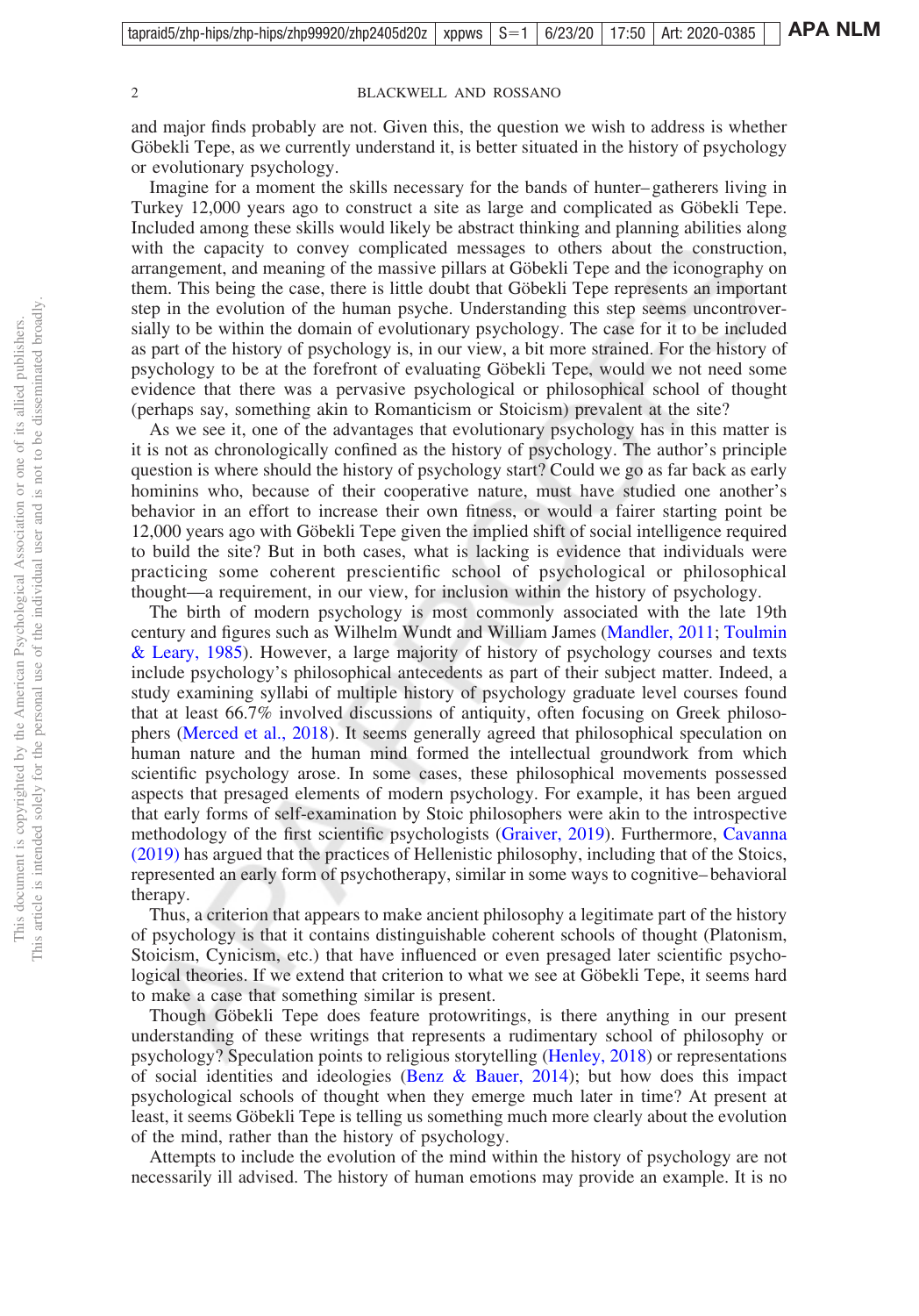#### MAKING A CASE FOR GÖBEKLI TEPE 3

<span id="page-10-0"></span>surprise that psychology is intimately tied to the study of emotionality and thus includes a substantial interest in the origins and development of emotions. However, the study of emotions is often included within the history of psychology due to its ties to relevant schools of thought. The Stoics, for example, pitted reason and duty against emotions as the guiding force of human action. In other words, Stoic philosophy rejected the notion that knowledge ought to be overruled by emotions such as fear or love (Coplan, 2010), whereas the Romantics argued more or less the opposite, believing that emotion, more than reason, would lead to more cooperative, enlightened societies.

Debates regarding the role of emotions in understanding human nature played a significant role in various schools of philosophical thought that have undoubtedly impacted the modern form of psychology. However, do we see something analogous at Göbekli Tepe? Presently, it is hard to tell. The protowritings and carvings at Göbekli Tepe are not easily interpreted and currently there is no consensus regarding what they mean. Do the protowritings and carvings reveal that the residents had some culturally overarching understanding of human nature, something that we might recognize as Romantic, Stoic, or Epicurean, for example? Until we can answer that, where Göbekli Tepe fits in the history of psychology will be obscure.

Evolutionary psychology, on the other hand, aims to understand human behavior as the product of evolved psychological mechanisms which conferred increased fitness (Confer et al., 2010). Göbekli Tepe may very well represent the presence of newly emergent adaptive psychological mechanisms that allowed the transition to a more settled, stratified, and religiously dogmatic society. Understanding the causal forces behind such a major shift would appear to require the tools of evolutionary psychology.

Göbekli Tepe stands as an exciting and important site for psychologists, anthropologists, and archaeologists alike, and it poses many questions that are important to our understanding of cognitively modern humans. We would suggest, however, that at this very immature stage in our understanding, the area of psychology best suited to unravel what Göbekli Tepe means for psychology is evolutionary psychology. Once evolutionary psychology has better fleshed out where Göbekli Tepe fits in hominin evolution, there may be a place for it in the history of psychology. But we are not convinced that we are there yet.

#### **References**

- American Psychological Association Commission on Accreditation. (2015, November). *Implementing regulations: Section C: IRs related to the Standards of Accreditation*. Retrieved from <https://www.apa.org/ed/accreditation/section-c-soa.pdf>
- Benz, M., & Bauer, J. (2014). Symbols of power Symbols of crisis? A psycho-social approach to early neolithic symbol systems. *Neo-Lithics Special Issue, 2013,* 11–24.
- Cavanna, A. E. (2019). Back to the future: Stoic wisdom and psychotherapy for neuropsychiatric conditions. *Future Neurology, 14,* FNL2. <http://dx.doi.org/10.2217/fnl-2018-0046>
- Confer, J. C., Easton, J. A., Fleischman, D. S., Goetz, C. D., Lewis, D. M., Perilloux, C., & Buss, D. M. (2010). Evolutionary psychology. Controversies, questions, prospects, and limitations. *American Psychologist, 65,* 110–126. <http://dx.doi.org/10.1037/a0018413>

Coplan, A. (2010). Feeling without thinking: Lessons from the ancients on emotion and virtueacquisition. *Metaphilosophy, 41,* 132–151. <http://dx.doi.org/10.1111/j.1467-9973.2009.01626.x>

Graiver, I. (2019). The late antique history of psychology: The test case of introspection. *History of Psychology, 22,* 130–148. <http://dx.doi.org/10.1037/hop0000118>

Henley, T. (2018). Introducing Göbekli Tepe to psychology. *Review of General Psychology, 22,* 477–484. <http://dx.doi.org/10.1037/gpr0000151>

Mandler, G. (2011). *A history of modern experimental psychology: From James and Wundt to cognitive science*. Cambridge, MA: MIT Press.

Merced, M., Stutman, Z. E., & Mann, S. T. (2018). Teaching the history of psychology: A content analysis of course syllabi from doctor of psychology programs. *Psychology Learning & Teaching, 17,* 45–60. <http://dx.doi.org/10.1177/1475725717729909>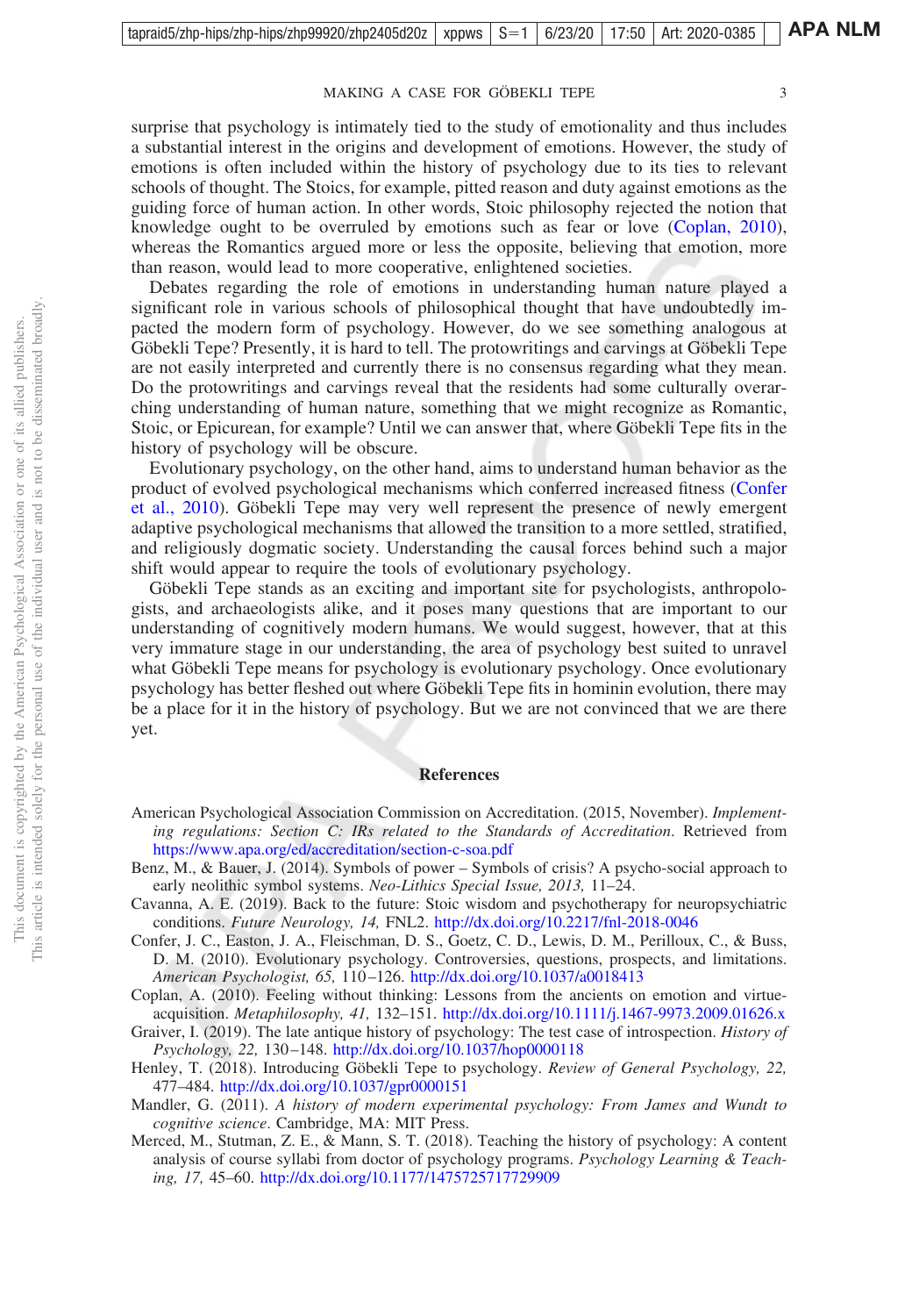<span id="page-11-0"></span>

| tapraid5/zhp-hips/zhp-hips/zhp99920/zhp2405d20z   xppws   S=1   6/23/20   17:50   Art: 2020-0385     APA NLM |  |  |  |  |
|--------------------------------------------------------------------------------------------------------------|--|--|--|--|
|                                                                                                              |  |  |  |  |

#### 4 BLACKWELL AND ROSSANO

Toulmin, S., & Leary, D. E. (1985). The cult of empiricism in psychology, and beyond. In S. Koch & D. E. Leary (Eds.), *A century of psychology as science* (pp. 594–617). Washington, DC: American Psychological Association. <http://dx.doi.org/10.1037/10117-041>

> Received January 31, 2020 Revision received May 18, 2020 Accepted May 24, 2020  $\blacksquare$